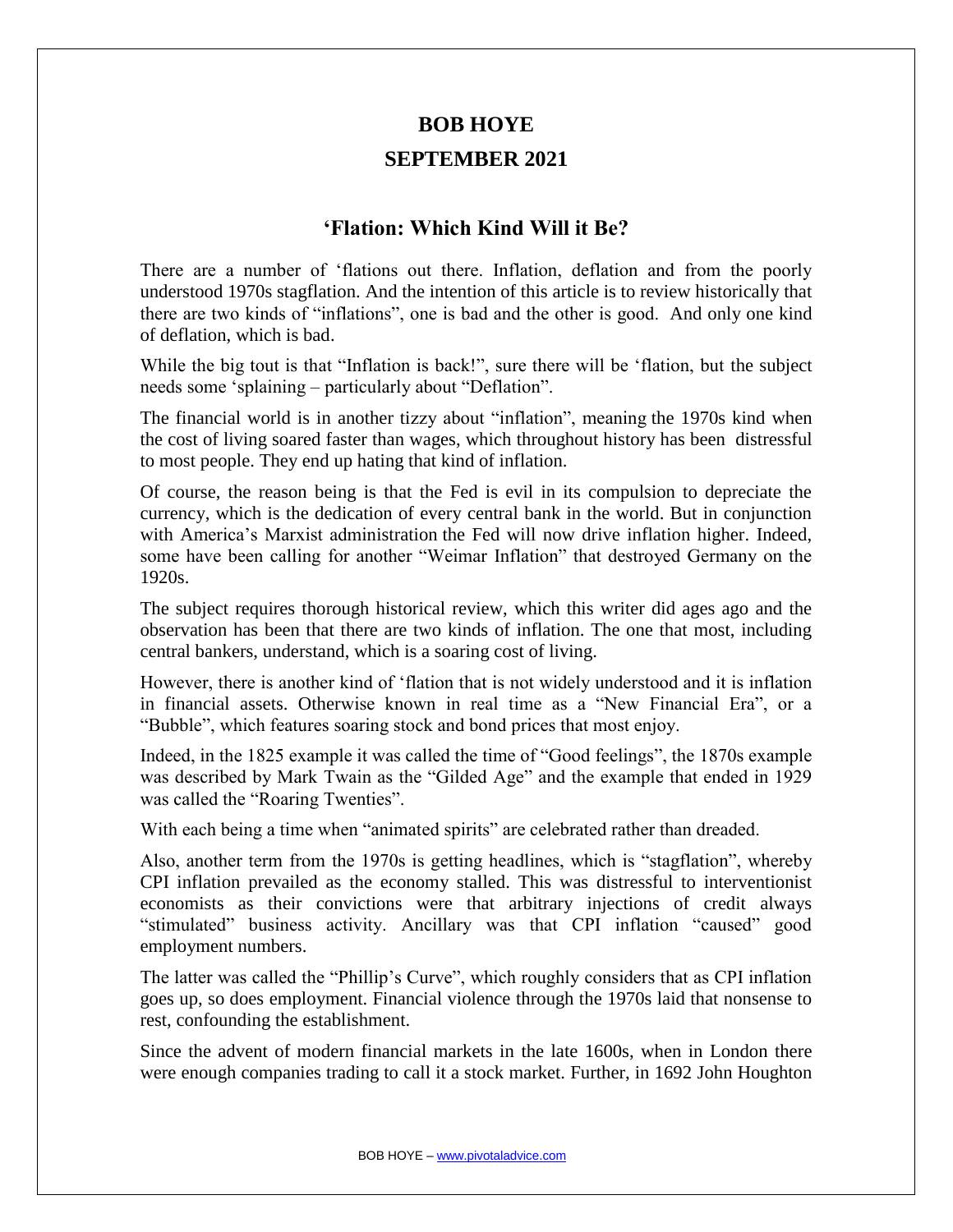began publishing London's first stock market letter and in 1694 the Bank of England was formed, creating the world of modern finance.

Which unique accomplishment has been the stock market bubble, the first being the South Sea Bubble that climaxed in June 1720. After desultory action through the Summer, it crashed in the Fall, attended by a severe contraction as most asset prices collapsed.

As described at the time, the transition from boom to bust was relatively quick:

"*My shares which on Monday I bought Were worth millions on Tuesday, I thought So on Wednesday I chose my abode; In my carriage on Thursday I rode; To the ball-room on Friday I went; To the workhouse next day I was sent."*

The setup was a decade or so of war and soaring inflation, that reached its peak in 1711 and crashed. Out of the ashes, devasted financial markets stabilized and then enjoyed a lengthy bull market that culminated in a wild mania.

Setting a pattern that has repeated.

Inflation in tangible assets, with a major war soared to a climax and crashed. Then, there was the bull market in financial assets that climaxed less than a decade later, and crashed. Which was followed a by a severe financial and economic contraction.

This pattern has repeated with the timing between commodities being close to a decade in each case and it involves two kinds of "inflation" – in tangible and then in financial assets.

Each of the latter manias was followed by a serious deflation in most asset prices, from stocks and bonds to residential real estate and commodities.

So, the most critical event has been the great financial bubble, of which the present one is the sixth, 1929 being the fifth.

Lord Overstone a prominent banker in the 1840s observed: "No warning can save people determined to grow suddenly rich", which conviction marks the climax of a bubble.

The bubbles that completed in 1720, 1825, 1873 and 1929 were followed by lengthy and at times severe contractions, not by an inflationary boom, such as widely called for now.

Somehow, this remarkably consistent pattern seems to be avoided by the standard economics textbooks.

However, it prompts inquiry about a credit theory that applies to both kinds of inflation. And while needed right now, it is found in what could be called classical economics:

"Inflation is an inordinate expansion of credit".

Which clearly describes the mechanism attendant to the two kinds of "inflation", whereby credit expands against whatever game the public chooses to speculate in. In one decade against tangible assets and in the next against financial assets. And then contraction.